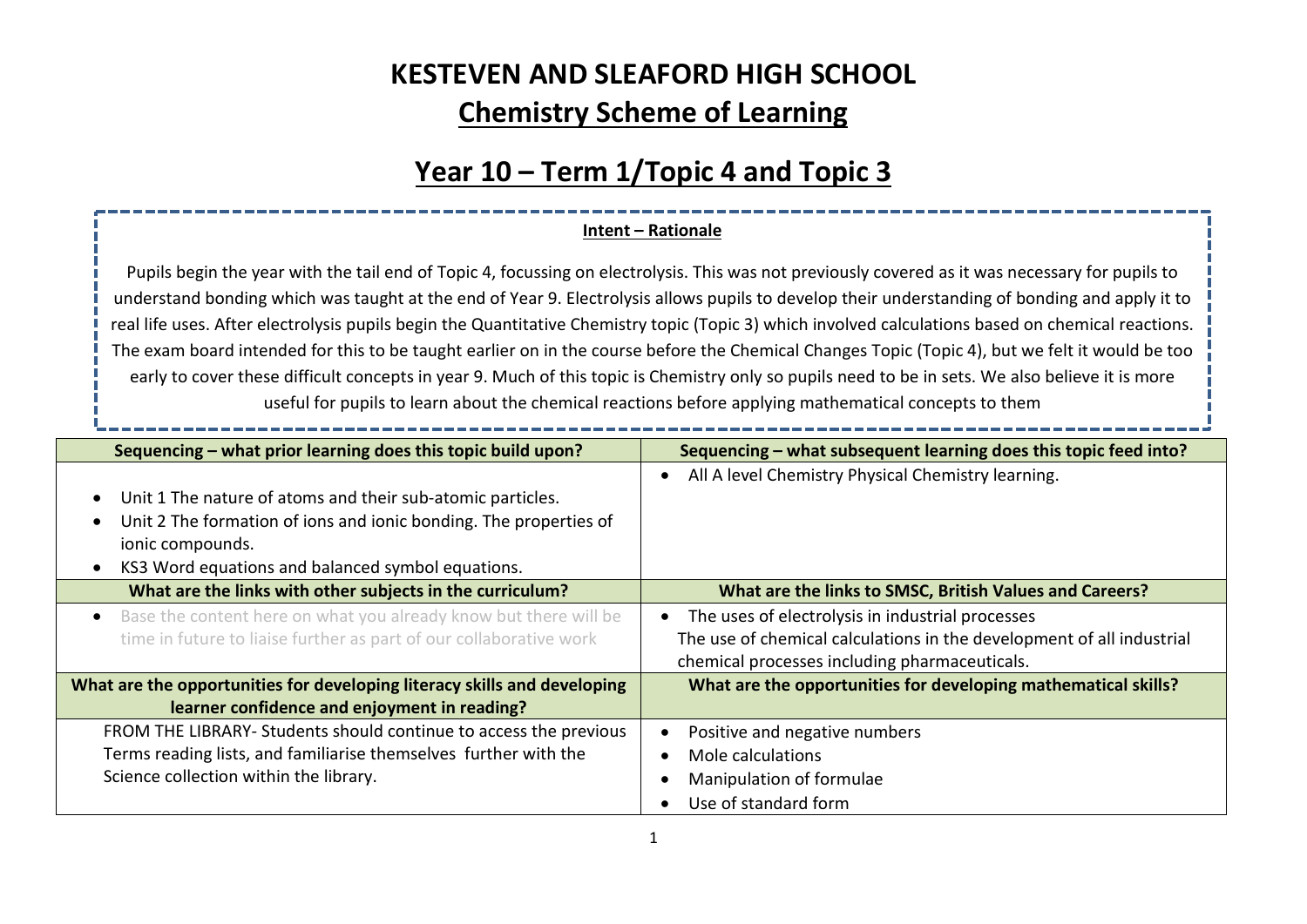### **KESTEVEN AND SLEAFORD HIGH SCHOOL Chemistry Scheme of Learning**

#### **Year 10 – Term 1/Unit 4 and Unit 3**

#### **Intent – Concepts**

#### **What knowledge will students gain and what skills will they develop as a consequence of this topic?**

#### **Know**

To know what happens in electrolysis

To know the types of substance that can be electrolysed.

To know what happens to ions during electrolysis

To know how water affects the products of electrolysis.

To know why some metals are extracted with carbon and others by electrolysis.

To know the process of extracting aluminium from its ore.

To know the half-equation at each electrode during the electrolysis of aluminium oxide.

To know the half-equation at each electrode during the electrolysis of an aqueous solution.

To know that the law of conservation of mass states that no atoms are lost or made during a chemical reaction so the mass of the products equals the mass

of the reactants.

To know that chemical reactions can be represented by symbol equations which are balanced in terms of the numbers of atoms of each element involved on both sides of the equation.

To know what is meant by the relative formula mass of an element.

To know that chemical equations can be interpreted in terms of moles.

To know that the balancing numbers in a symbol equation can be calculated from the masses of reactants and products by converting the masses

To know that the balancing numbers in a symbol equation can be calculated from the masses of reactants and products by converting the masses in grams to amounts in moles and converting the numbers of moles to simple whole number ratios

To know that the concentration of a solution can be measured in mass per given volume of solution, eg grams per dm<sup>3</sup> (g/dm<sup>3</sup>)

To know that the concentration of a solution can be measured in mol/dm3

To know that the amount in moles of solute or the mass in grams of solute in a given volume of solution can be calculated from its concentration in

mol/dm3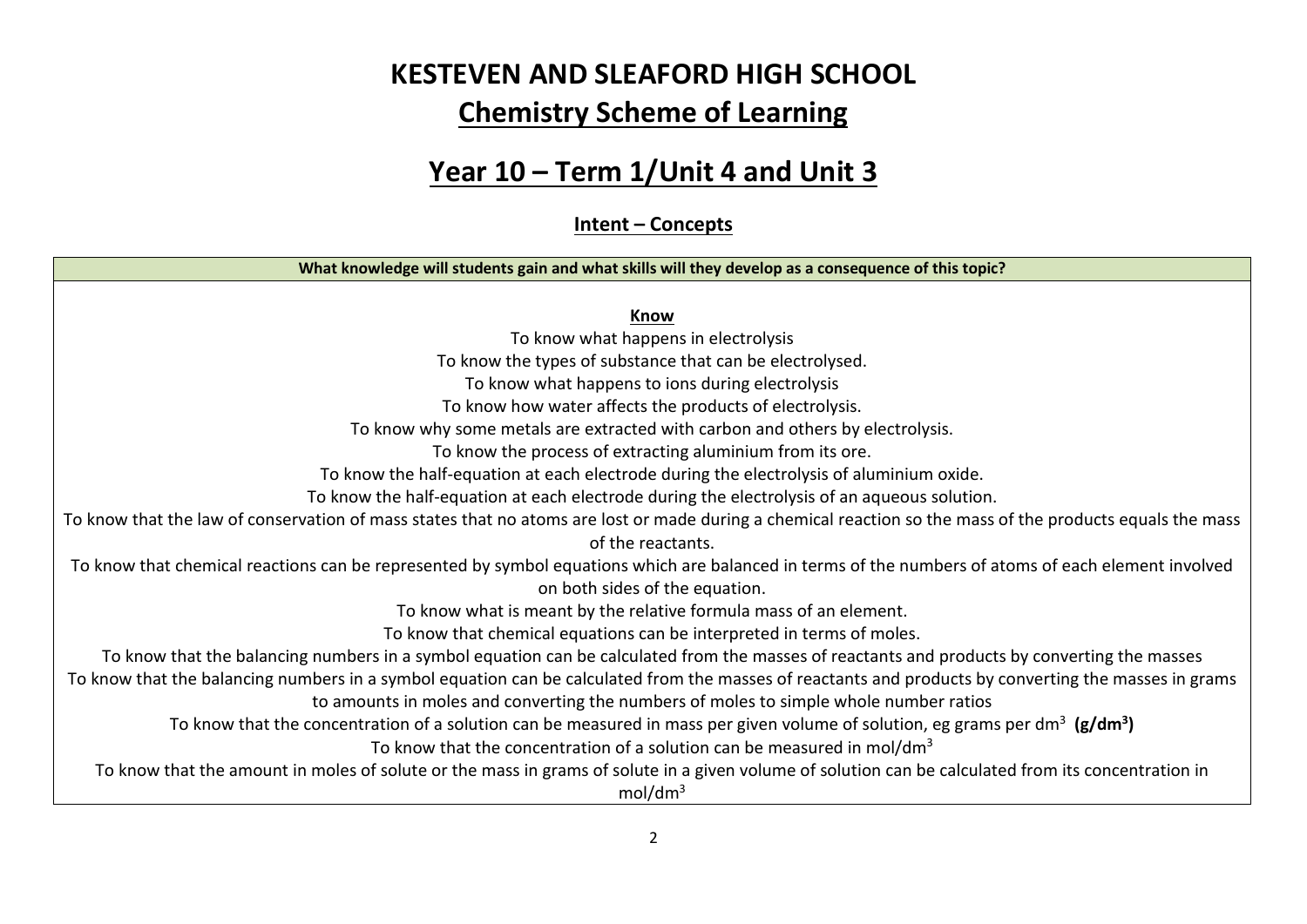To know that the amount in moles of a solute in a given volume of solution can be calculated from its concentration in mol/dm<sup>3</sup> To know that if the volumes of two solutions that react completely are known and the concentration of one solution is known, the concentration of the other solution can be calculated

To know that in a chemical reaction involving two reactants, it is common to use an excess of one of the reactants to ensure that all of the other reactant is used

To know that even though no atoms are gained or lost in a chemical reaction, it is not always possible to obtain the calculated amount of a product To know that the amount of a product obtained is known as the yield. When compared with the maximum theoretical amount as a percentage, it is called the percentage yield

To know that the atom economy (atom utilisation) is a measure of the amount of starting materials that end up as useful products.

#### **Apply**

To be able to predict the products of the electrolysis of an aqueous solution. To perform an investigation into the electrolysis of a solution using inert electrodes. To be able to calculate the relative formula mass of a simple compound.

To understand that some reactions may appear to involve a change in mass

To be able to calculate the number of moles (or the mass) given the mass (or number of moles) of substance using simple ratios.

To be able to calculate the masses of reactants and products from the balanced symbol equation and the mass of a given reactant or product

To be able to calculate the mass of solute in a given volume of solution of known concentration in terms of mass per given volume of solution

To be able to calculate the percentage yield of a reaction

To be able to calculate the volume of a gas at room temperature and pressure

#### **Extend**

To be able to predict the products of electrolysis.

To be able to represent the reactions at each electrode using half-equations.

To be able to calculate the relative formula mass of a complex compound

To be able to explain any observed changes in mass in non-enclosed systems during a chemical reaction given the balanced symbol equation for the reaction and explain these changes in terms of the particle model

To be able to calculate the number of moles (or the mass) given the mass (or number of moles) of substance using more complex ratios.

To be able to explain how the mass of a solute and the volume of a solution is related to the concentration of the solution.

To be able to determine the concentration of unknown solutions using titration techniques and calculations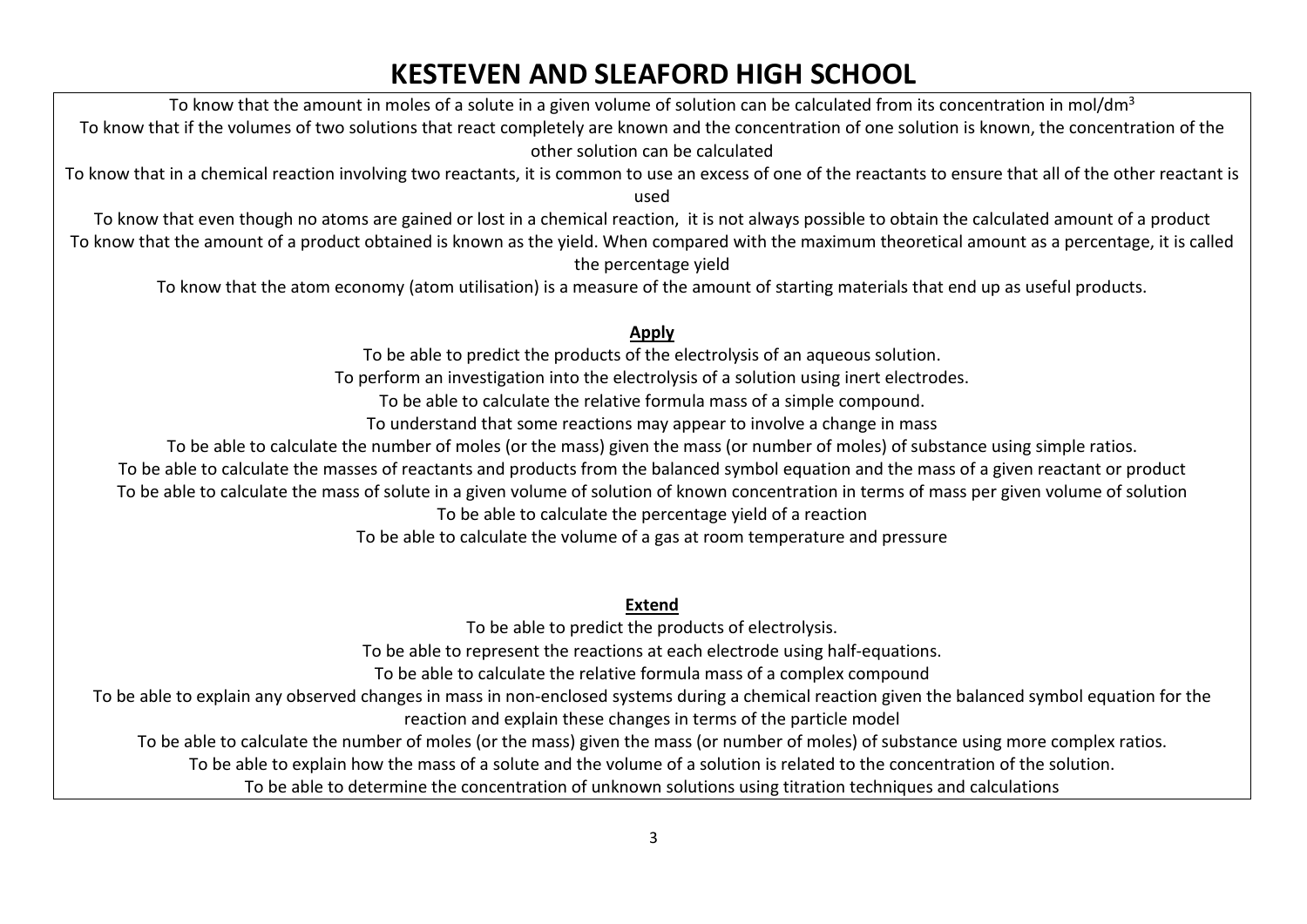#### **KESTEVEN AND SLEAFORD HIGH SCHOOL** To be able to explain the effect of a limiting quantity of a reactant on the amount of products it is possible to obtain in terms of amounts in moles or

masses in grams To be able to calculate volumes of gaseous reactants and products from a balanced equation and a given volume of a gaseous reactant or product

|                          | What subject specific language will be used and developed in this topic?  | What opportunities are available for assessing the progress of students? |
|--------------------------|---------------------------------------------------------------------------|--------------------------------------------------------------------------|
| <b>Oxidation</b>         | Loss of electrons/ gain of oxygen                                         |                                                                          |
| <b>Reduction</b>         | Gain of electrons/loss of oxygen                                          |                                                                          |
| <b>Reactivity series</b> | List of elements in order of their reactivity                             |                                                                          |
| lon                      | An atom that has gained or lost an electron<br>to form a charged particle |                                                                          |
| <b>Cation</b>            | A positively charged ion                                                  |                                                                          |
| <b>Anion</b>             | A negatively charged ion                                                  |                                                                          |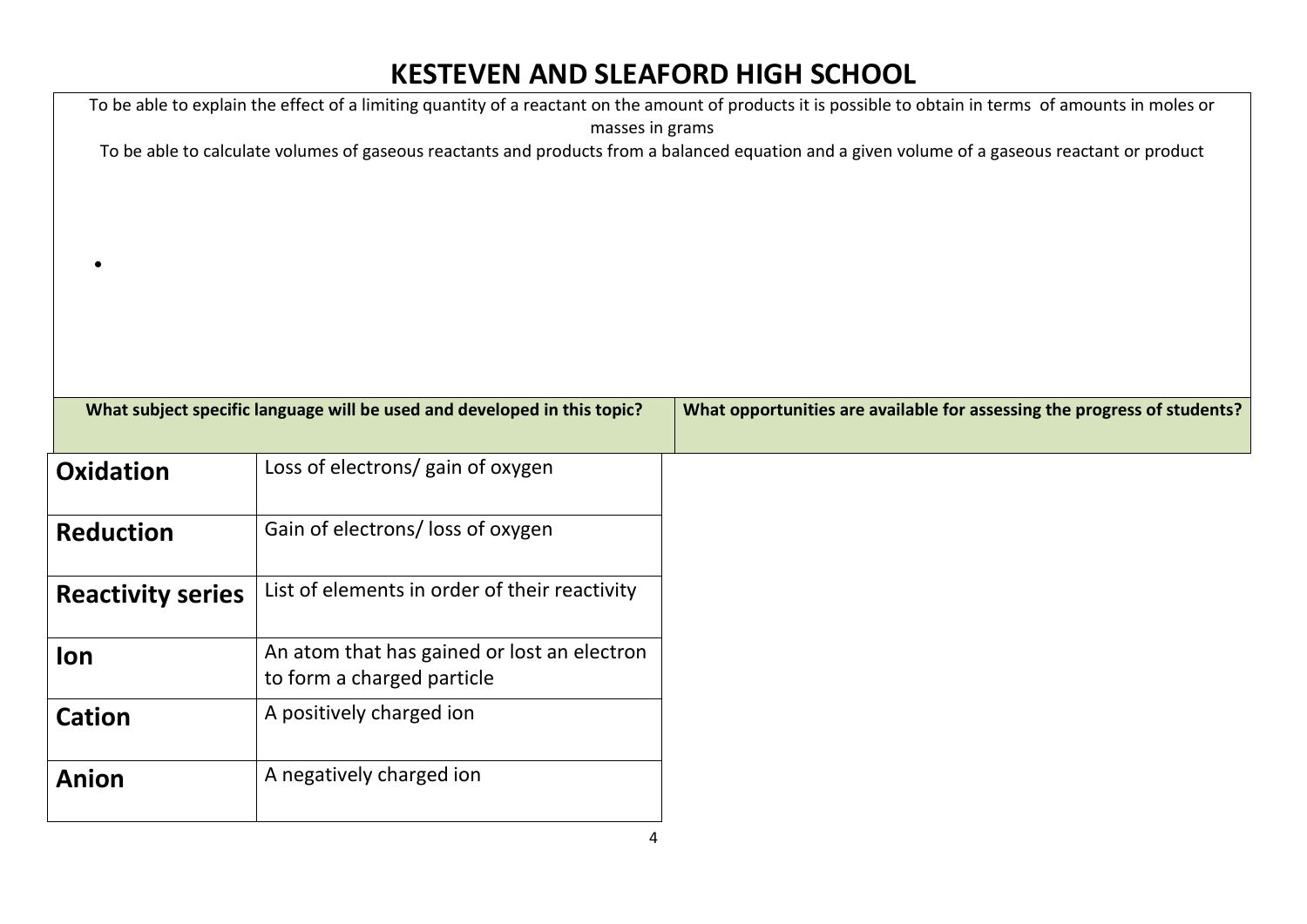| <b>Electrode</b>     | A conducting rod connected to the positive<br>and negative terminal of a cell or battery. It<br>is used in electrolysis                          |
|----------------------|--------------------------------------------------------------------------------------------------------------------------------------------------|
| <b>Cathode</b>       | A negatively charged electrode which<br>attracts cations                                                                                         |
| Anode                | A positively charged electrode which<br>attracts anions                                                                                          |
| <b>Inert</b>         | Unreactive                                                                                                                                       |
| <b>Half equation</b> | An equation that describes oxidation or<br>reduction by showing the movement of<br>electrons.                                                    |
| <b>Solution</b>      | When an ionic compound is dissolved in<br>water                                                                                                  |
| <b>Electrolysis</b>  | The breakdown of a substance containing<br>ions using electricity                                                                                |
| <b>Bauxite</b>       | Ore containing aluminium oxide                                                                                                                   |
| <b>Cryolite</b>      | A substance in which aluminium oxide is<br>dissolved during the extraction of<br>aluminium. It has a lower melting point<br>than aluminium oxide |
| Hydroxide ion        | OH produced during the electrolysis of<br>solutions                                                                                              |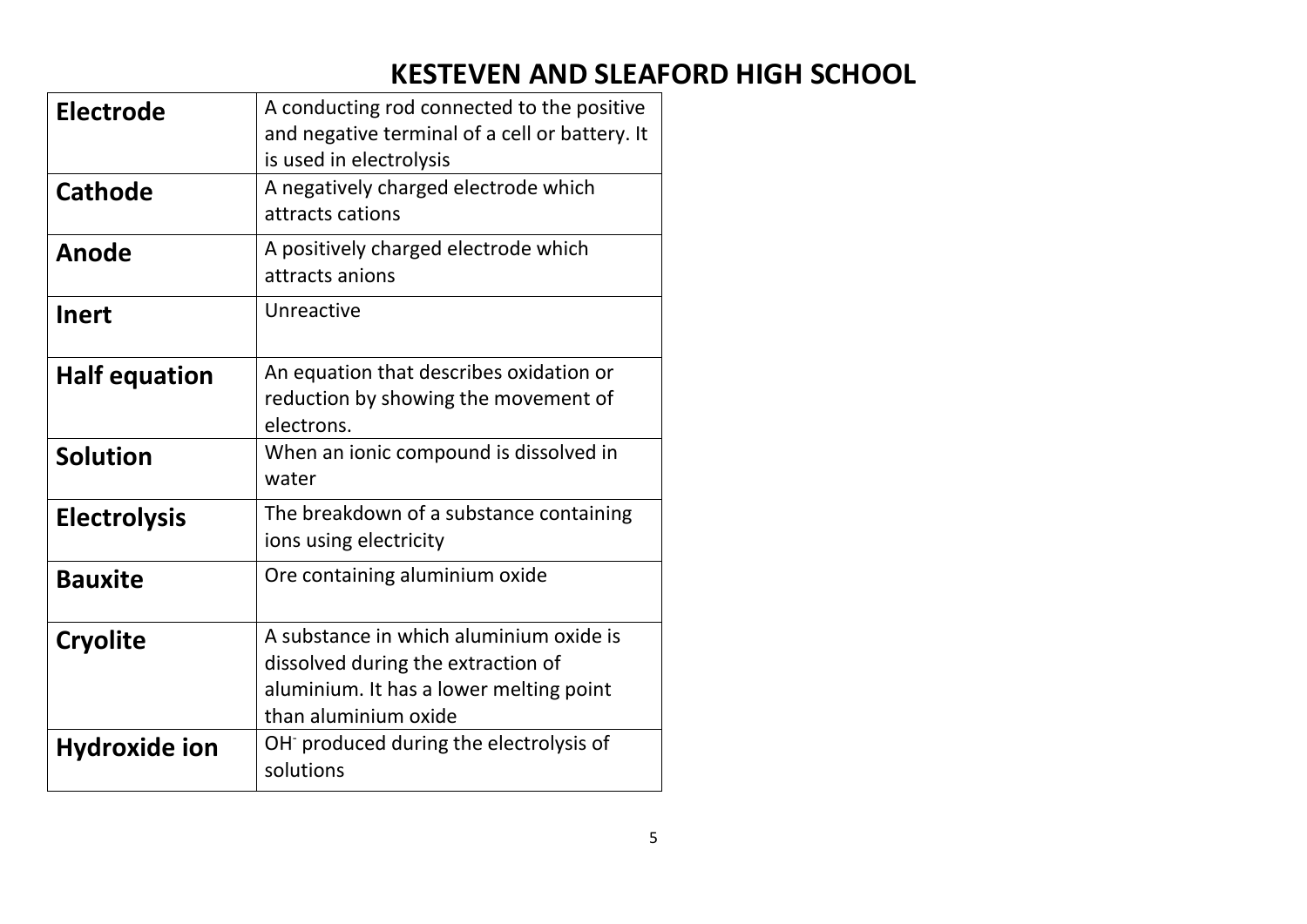| Halide ion | An ion formed from Group 7 atoms e.g. Cl |
|------------|------------------------------------------|
|            |                                          |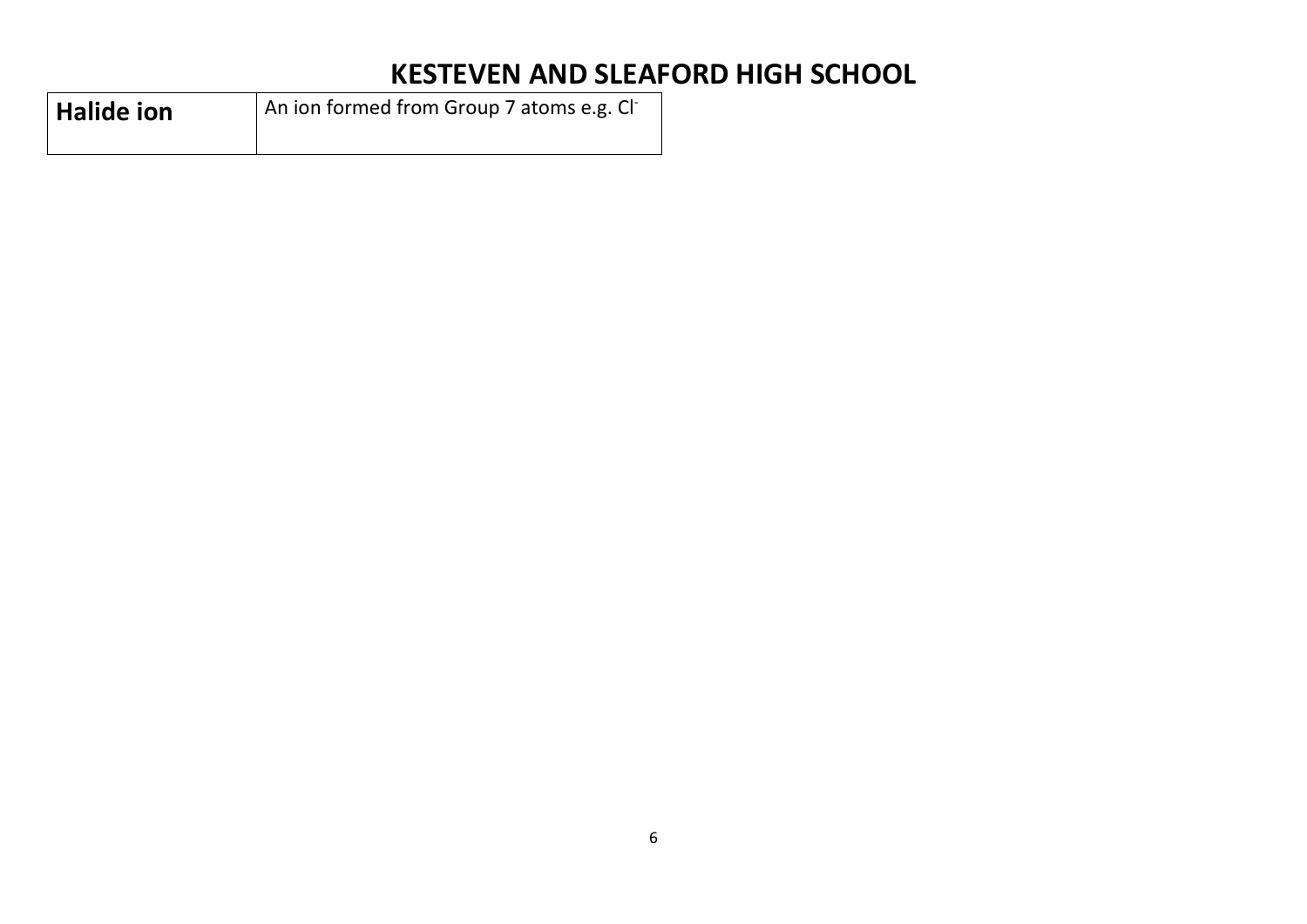| <b>Relative Atomic</b>    | The average mass of an atom of an element compared      |
|---------------------------|---------------------------------------------------------|
| <b>Mass</b>               | to carbon-12, taking into account naturally occurring   |
|                           | isotopes                                                |
| <b>Relative Formula</b>   | The total relative atomic masses added up in the ratio  |
| <b>Mass</b>               | shown in the chemical formula of a substance            |
| <b>Mole</b>               | A quantity of 6.02 x $10^{23}$                          |
|                           | The amount of substance in the relative atomic or       |
|                           | formula mass in grams.                                  |
| <b>Avogadro Constant</b>  | The number of atoms, molecules or ions in a mole of     |
|                           | any substance (6.02 x $10^{23}$ per mole)               |
| <b>Limiting Reactants</b> | A reactant which is completely used up in a chemical    |
|                           | reaction and determines the amount of product which     |
|                           | can be made. Other reactants are said to be in excess   |
| <b>Concentration</b>      | The amount of solute dissolved in a certain volume of   |
|                           | solvent                                                 |
| <b>Titration</b>          | A method for measuring the volumes of two solutions     |
|                           | that react together                                     |
| <b>End Point</b>          | The point in a titration where the reaction is complete |
|                           | and the titration should stop                           |
| <b>Pipette</b>            | A glass tube used to measure accurate volumes of        |
|                           | liquid. It is limited in that it can only measure one   |
|                           | specific volume                                         |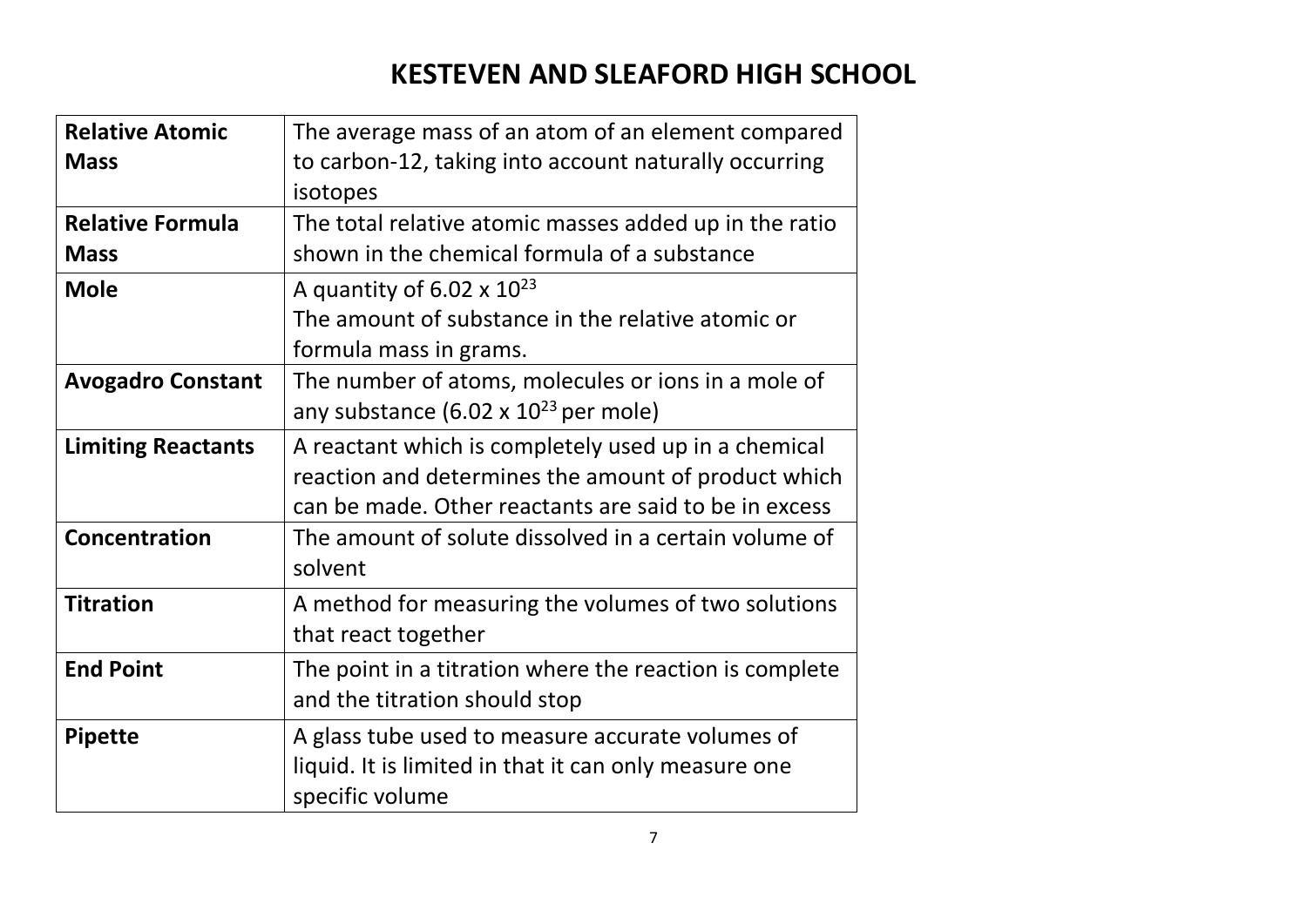| A long glass tube with a tap at one end and markings              |  |  |
|-------------------------------------------------------------------|--|--|
| to show volumes of liquid. It is used to add known                |  |  |
| volumes of liquids that are measured very accurately              |  |  |
| When repeats in a titration are within $0.1 \text{ cm}^3$ of each |  |  |
| other. At least two concordant results are needed. The            |  |  |
| first rough titration should not be included in this              |  |  |
| The actual mass of product collected in the reaction              |  |  |
| divided by the maximum mass that could have been                  |  |  |
| formed in theory, multiplied by 100                               |  |  |
| A measure of the amount of starting materials that                |  |  |
| end up as useful products                                         |  |  |
|                                                                   |  |  |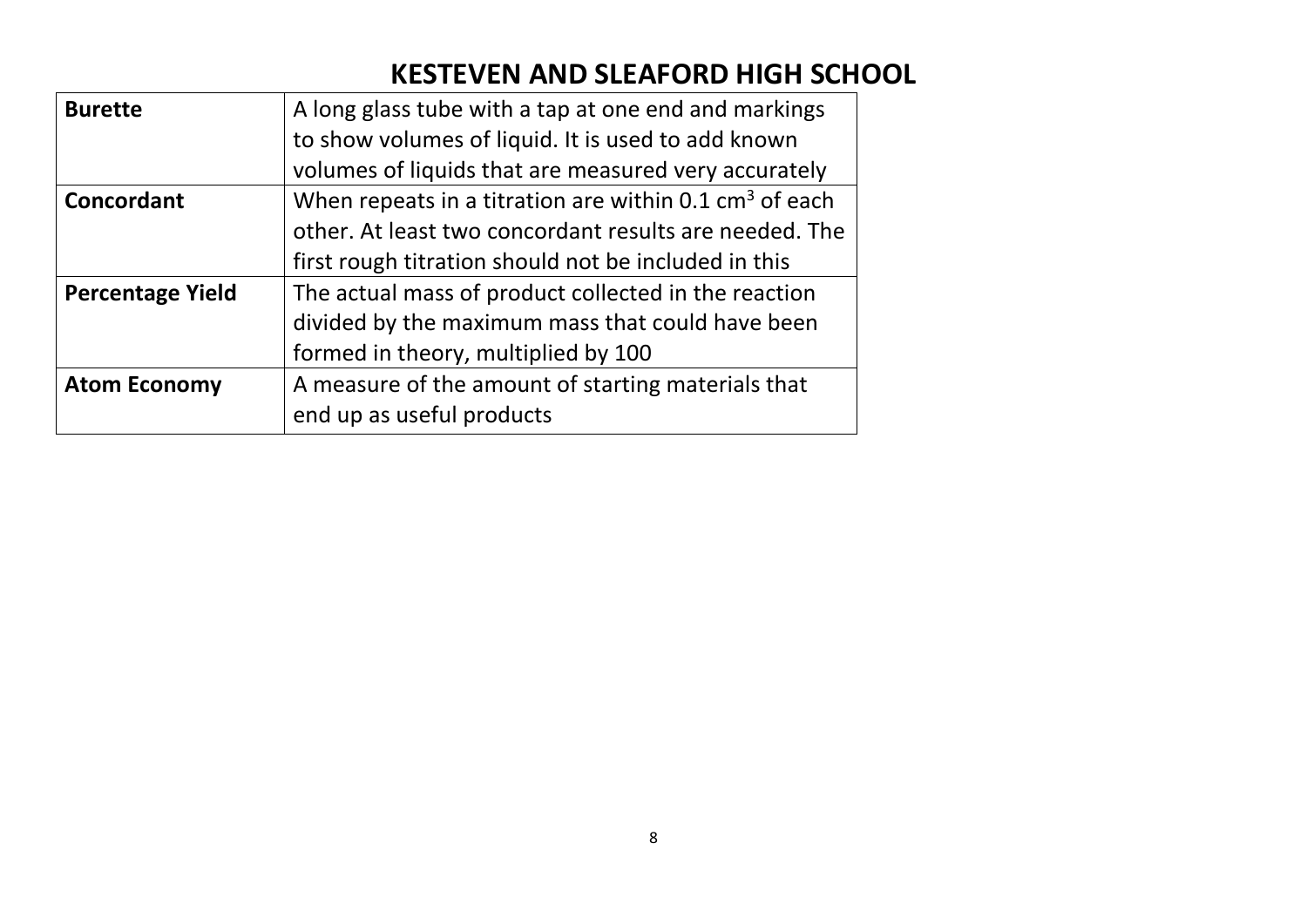#### **Intent – Concepts**

| <b>Lesson title</b>           | <b>Learning challenge</b>       | <b>Higher level challenge</b> | <b>Suggested activities and resources</b> |
|-------------------------------|---------------------------------|-------------------------------|-------------------------------------------|
| Introduction to               | To know what happens in         | To be able to predict the     |                                           |
|                               | electrolysis                    | products of electrolysis.     |                                           |
| electrolysis                  | To know the types of            |                               |                                           |
|                               | substance that can be           |                               |                                           |
|                               | electrolysed.                   |                               |                                           |
| <b>Electrolysis of molten</b> | To know what happens to ions    | To be able to represent the   |                                           |
|                               | during electrolysis             | reactions at each electrode   |                                           |
| compounds                     | To know how water affects       | using half-equations.         |                                           |
|                               | the products of electrolysis.   |                               |                                           |
| <b>Electrolysis of</b>        | To know why some metals are     | To know the half-equation at  |                                           |
|                               | extracted with carbon and       | each electrode during the     |                                           |
| aluminium oxide               | others by electrolysis.         | electrolysis of aluminium     |                                           |
|                               | To know the process of          | oxide.                        |                                           |
|                               | extracting aluminium from its   |                               |                                           |
|                               | ore.                            |                               |                                           |
| <b>Electrolysis of</b>        | To be able to predict the       | To know the half-equation at  |                                           |
| solutions                     | products of the electrolysis of | each electrode during the     |                                           |
|                               | an aqueous solution.            | electrolysis of an aqueous    |                                           |
|                               | To perform an investigation     | solution.                     |                                           |
|                               | into the electrolysis of a      |                               |                                           |
|                               | solution using inert            |                               |                                           |
|                               | electrodes.                     |                               |                                           |
| <b>Revision</b>               | To prepare revision resources   |                               |                                           |
|                               | for a formal assessment of      |                               |                                           |
|                               | lessons in the topic            |                               |                                           |
|                               | "Electrolysis".                 |                               |                                           |
| <b>Test and LAQ</b>           | To assess knowledge and         |                               |                                           |
|                               | understanding via               |                               |                                           |
|                               | examination questions and a     |                               |                                           |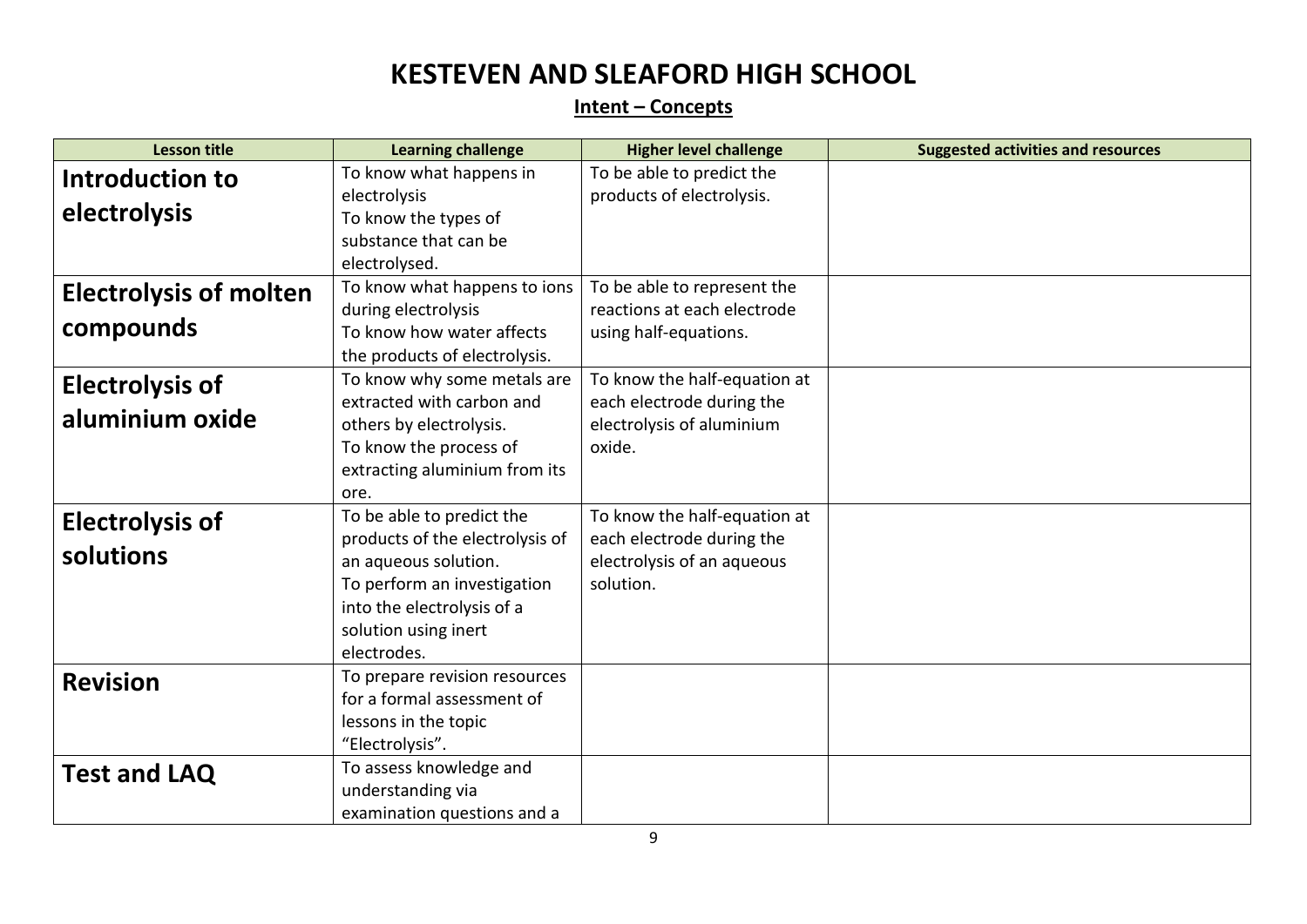|                              | longer written response        |                               |  |
|------------------------------|--------------------------------|-------------------------------|--|
|                              | answer.                        |                               |  |
|                              |                                |                               |  |
| The conservation of          | To know that the law of        | To know that chemical         |  |
|                              | conservation of mass states    | reactions can be represented  |  |
| mass                         | that no atoms are lost or      | by symbol equations which     |  |
|                              | made during a chemical         | are balanced in terms of the  |  |
|                              | reaction so the mass of the    | numbers of atoms of each      |  |
|                              | products equals the mass of    | element involved on both      |  |
|                              | the reactants.                 | sides of the equation.        |  |
|                              |                                |                               |  |
| <b>Relative formula mass</b> | To know what is meant by the   | To be able to calculate the   |  |
|                              | relative formula mass of an    | relative formula mass of a    |  |
|                              | element.                       | complex compound.             |  |
|                              | To be able to calculate the    |                               |  |
|                              | relative formula mass of a     |                               |  |
|                              | simple compound.               |                               |  |
| <b>Explaining the</b>        | To understand that some        | To be able to explain any     |  |
|                              | reactions may appear to        | observed changes in mass in   |  |
| conservation of mass         | involve a change in mass       | non-enclosed systems during   |  |
|                              |                                | a chemical reaction given the |  |
|                              |                                | balanced symbol equation for  |  |
|                              |                                | the reaction and explain      |  |
|                              |                                | these changes in terms of the |  |
|                              |                                | particle model                |  |
|                              |                                |                               |  |
| <b>Moles</b>                 | To be able to calculate the    | To be able to calculate the   |  |
|                              | number of moles (or the        | number of moles (or the       |  |
|                              | mass) given the mass (or       | mass) given the mass (or      |  |
|                              | number of moles) of            | number of moles) of           |  |
|                              | substance using simple ratios. | substance using more          |  |
|                              |                                | complex ratios.               |  |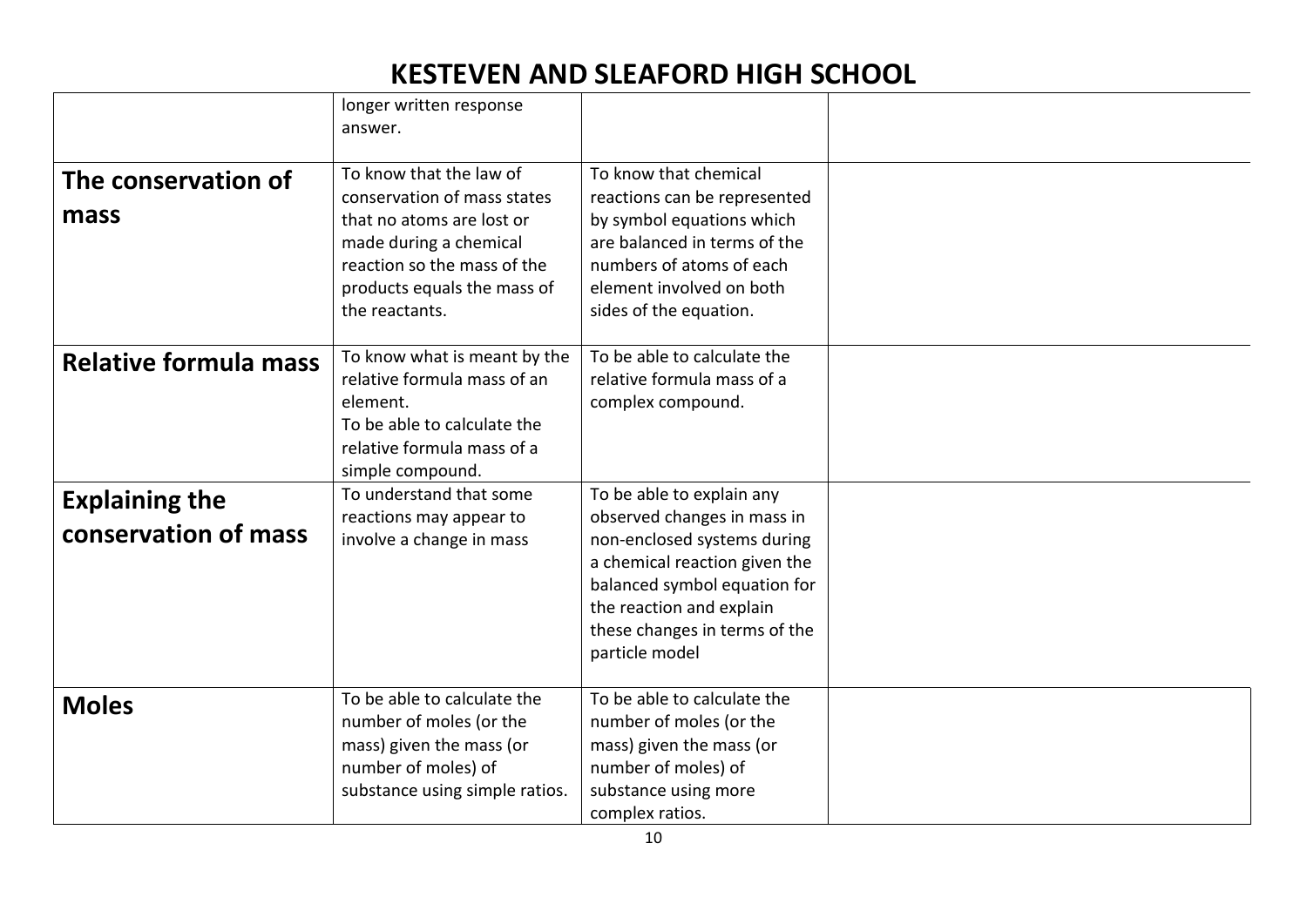| <b>Calculating masses</b> | To know that chemical                  | To know that the balancing      |  |
|---------------------------|----------------------------------------|---------------------------------|--|
|                           | equations can be interpreted           | numbers in a symbol             |  |
| from equations            | in terms of moles.                     | equation can be calculated      |  |
|                           | To be able to calculate the            | from the masses of reactants    |  |
|                           | masses of reactants and                | and products by converting      |  |
|                           | products from the balanced             | the masses in grams to          |  |
|                           | symbol equation and the mass           | amounts in moles and            |  |
|                           | of a given reactant or product.        | converting the numbers of       |  |
|                           |                                        | moles to simple whole           |  |
|                           |                                        | number ratios                   |  |
| <b>Mid-topic Test</b>     | To assess knowledge and                |                                 |  |
|                           | understanding via                      |                                 |  |
|                           | examination questions.                 |                                 |  |
| Concentration             | To know that the                       | To be able to explain how the   |  |
|                           | concentration of a solution            | mass of a solute and the        |  |
|                           | can be measured in mass per            | volume of a solution is related |  |
|                           | given volume of solution, eg           | to the concentration of the     |  |
|                           | grams per dm <sup>3</sup> ( $g/dm3$ )  | solution.                       |  |
|                           | To be able to calculate the            |                                 |  |
|                           | mass of solute in a given              |                                 |  |
|                           | volume of solution of known            |                                 |  |
|                           | concentration in terms of              |                                 |  |
|                           | mass per given volume of               |                                 |  |
|                           | solution                               |                                 |  |
|                           |                                        |                                 |  |
| <b>Concentration and</b>  | To know that the                       | To be able to explain how the   |  |
|                           | concentration of a solution            | concentration of a solution in  |  |
| moles (Chem)              | can be measured in mol/dm <sup>3</sup> | $mol/dm3$ is related to the     |  |
|                           | To know that the amount in             | mass of the solute and the      |  |
|                           | moles of solute or the mass in         | volume of the solution          |  |
|                           | grams of solute in a given             |                                 |  |
|                           | volume of solution can be              |                                 |  |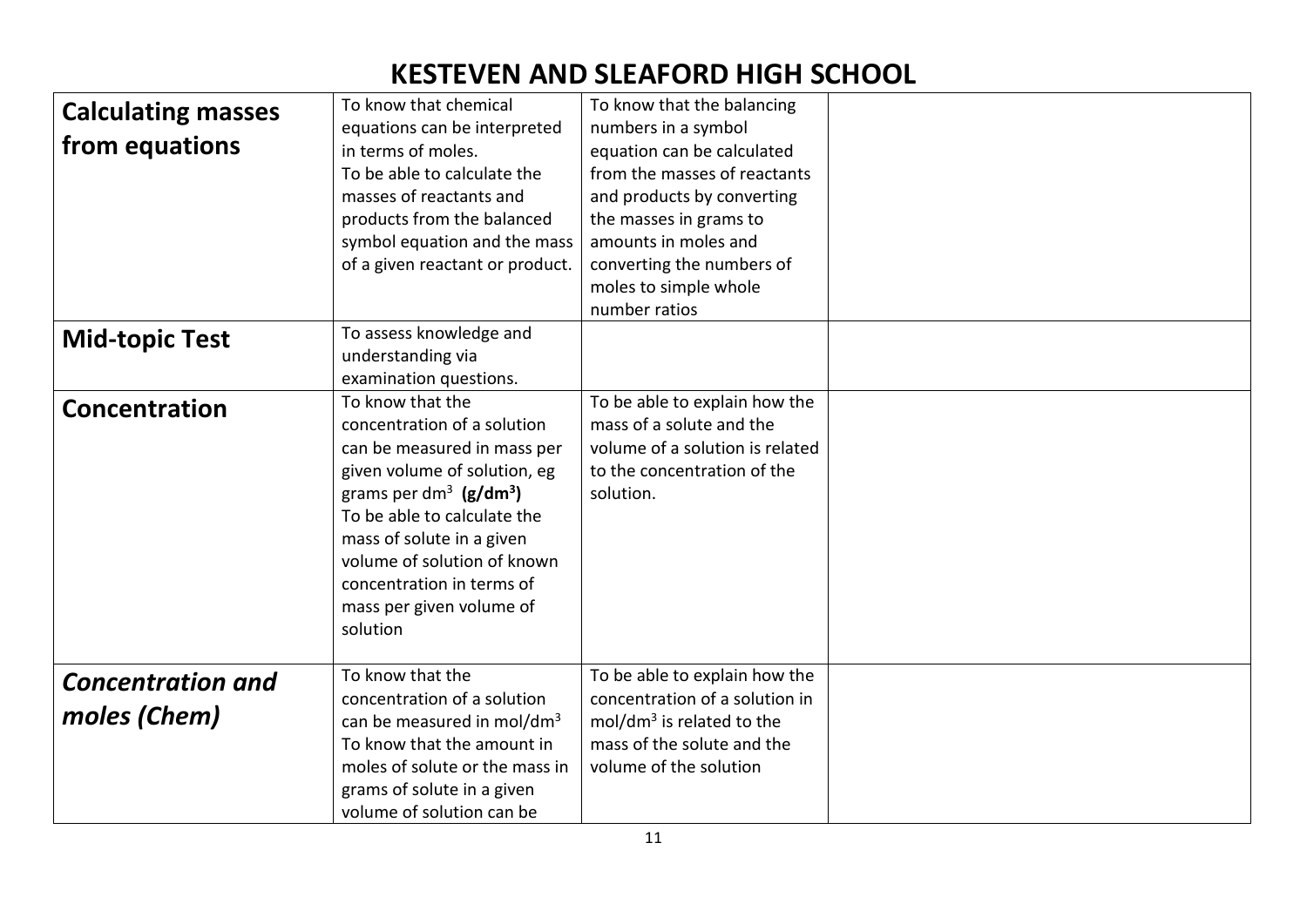|                                         | calculated from its<br>concentration in mol/dm <sup>3</sup>                                                                                                                                                                                                                                                                                                        |                                                                                                                                                                                         |  |
|-----------------------------------------|--------------------------------------------------------------------------------------------------------------------------------------------------------------------------------------------------------------------------------------------------------------------------------------------------------------------------------------------------------------------|-----------------------------------------------------------------------------------------------------------------------------------------------------------------------------------------|--|
| <b>Titration calculations</b><br>(Chem) | To know that the amount in<br>moles of a solute in a given<br>volume of solution can be<br>calculated from its<br>concentration in mol/dm <sup>3</sup><br>To know that if the volumes of<br>two solutions that react<br>completely are known and the<br>concentration of one solution<br>is known, the concentration of<br>the other solution can be<br>calculated | To be able to determine the<br>concentration of unknown<br>solutions using titration<br>techniques and calculations                                                                     |  |
| <b>Limiting Quantities</b>              | To know that in a chemical<br>reaction involving two<br>reactants, it is common to use<br>an excess of one of the<br>reactants to ensure that all of<br>the other reactant is used                                                                                                                                                                                 | To be able to explain the<br>effect of a limiting quantity of<br>a reactant on the amount of<br>products it is possible to<br>obtain in terms of amounts in<br>moles or masses in grams |  |
| <b>Percentage Yield</b><br>(Chem)       | To know that even though no<br>atoms are gained or lost in a<br>chemical reaction, it is not<br>always possible to obtain the<br>calculated amount of a<br>product<br>To know that the amount of a<br>product obtained is known as<br>the yield. When compared                                                                                                     | To be able to calculate the<br>percentage yield of a reaction                                                                                                                           |  |